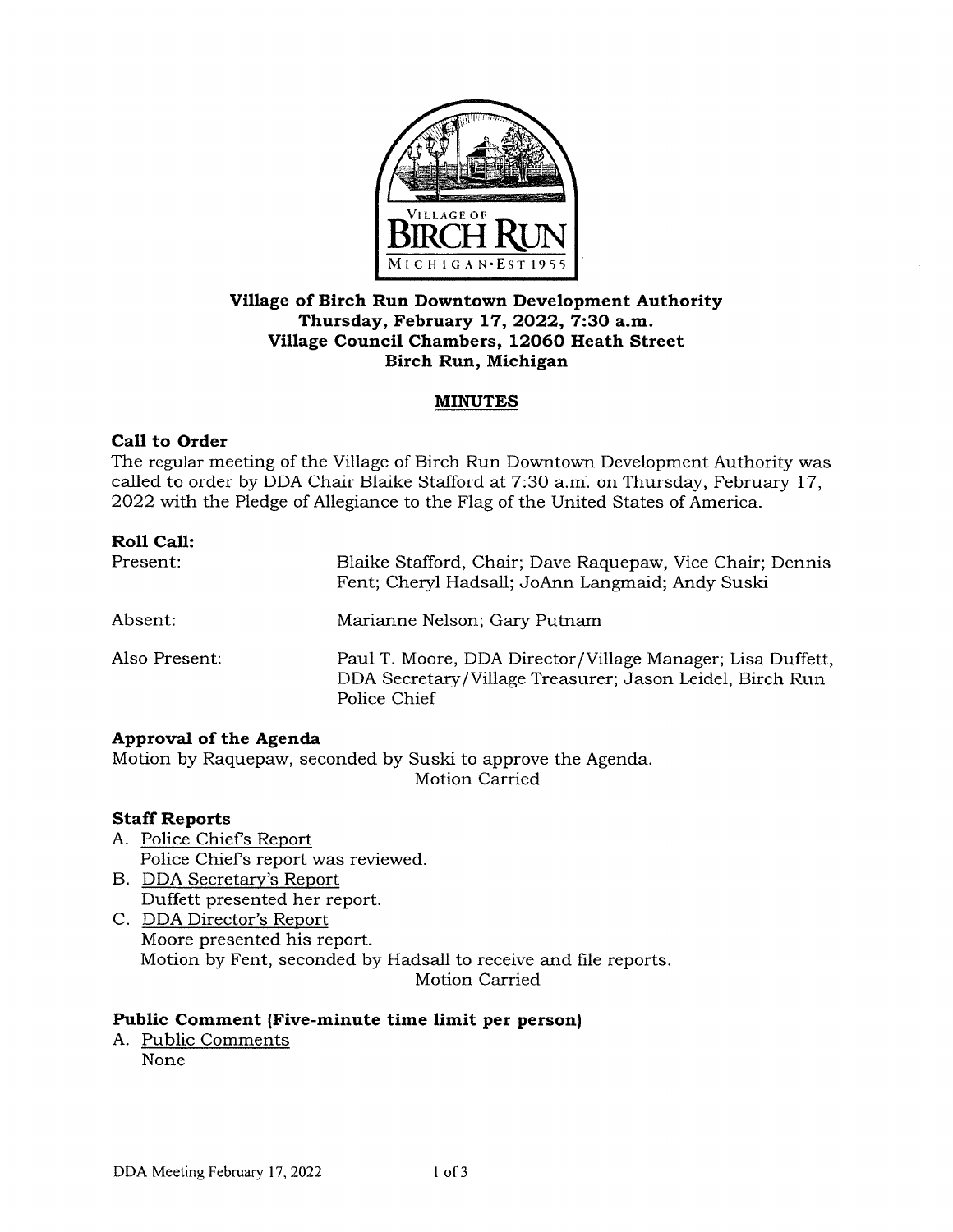# **Approval of Minutes**

A. December 16, 2021 - Regular DDA Board Meeting Motion by Suski, seconded by Raquepaw to approve the December 16, 2021 - Regular DDA Board Meeting Minutes.

Motion Carried

## **Financial Matters**

- A. Balance sheet for DDA General Fund (275) as of December 31, 2021.
- B. Revenue & Expenditure Report for DDA General Fund (275) as of December 31, 2021.
- C. Balance sheet for DDA General Fund (275) as of January 31, 2022.
- D. Revenue & Expenditure Report for DDA General Fund (275) as of January 31, 2022.
- E. General Ledger Distribution Report thru February 9, 2022 as presented in the total amount of \$60,064.85.

Motion by Hadsall, seconded by Raquepaw to approve Financial Matters A-E. Motion Carried

# **Unfinished Business**

None

## **New Business**

A. Resolution #22-01-DDA, Affirmation of the Winter Tax Increment Financing Authority Report

Motion by Suski, seconded by Fent to approve Resolution #22-01-DDA, Affirmation of the Winter Tax Increment Financing Authority Report

Motion Carried

B. Resolution #22-02-DDA, Authorization to pay \$194,455.61 to the Village of Birch Run for extra Police and Public Works services for the period of January 1, 2021 to December 31, 2021.

Motion by Raquepaw, seconded by Langmaid to approve Resolution #22-02-DDA, Authorization to pay \$194,455.61 to the Village of Birch Run for extra Police and Public Works services for the period of January 1, 2021 to December 31, 2021. Motion Carried

C. Streetscape Phase III Update

Moore updated the DDA Board with current information pertaining to the final phase of the Streetscape Project. Moore states OHM Advisors sent a finished set of plans to MDOT for their approval to the streetscape amenities in their right of way.

## **Other**

None

## **Meeting Announcements**

- A. Village Council Meeting, Monday, February 28, 2022 at 7:00pm
- B. DDA Board Meeting, Thursday, March 17, 2022 at 7:30am
- C. Village Council Meeting, Monday, March 28, 2022 at 7:00pm (All meetings are held in the Village Council Chambers unless noted)